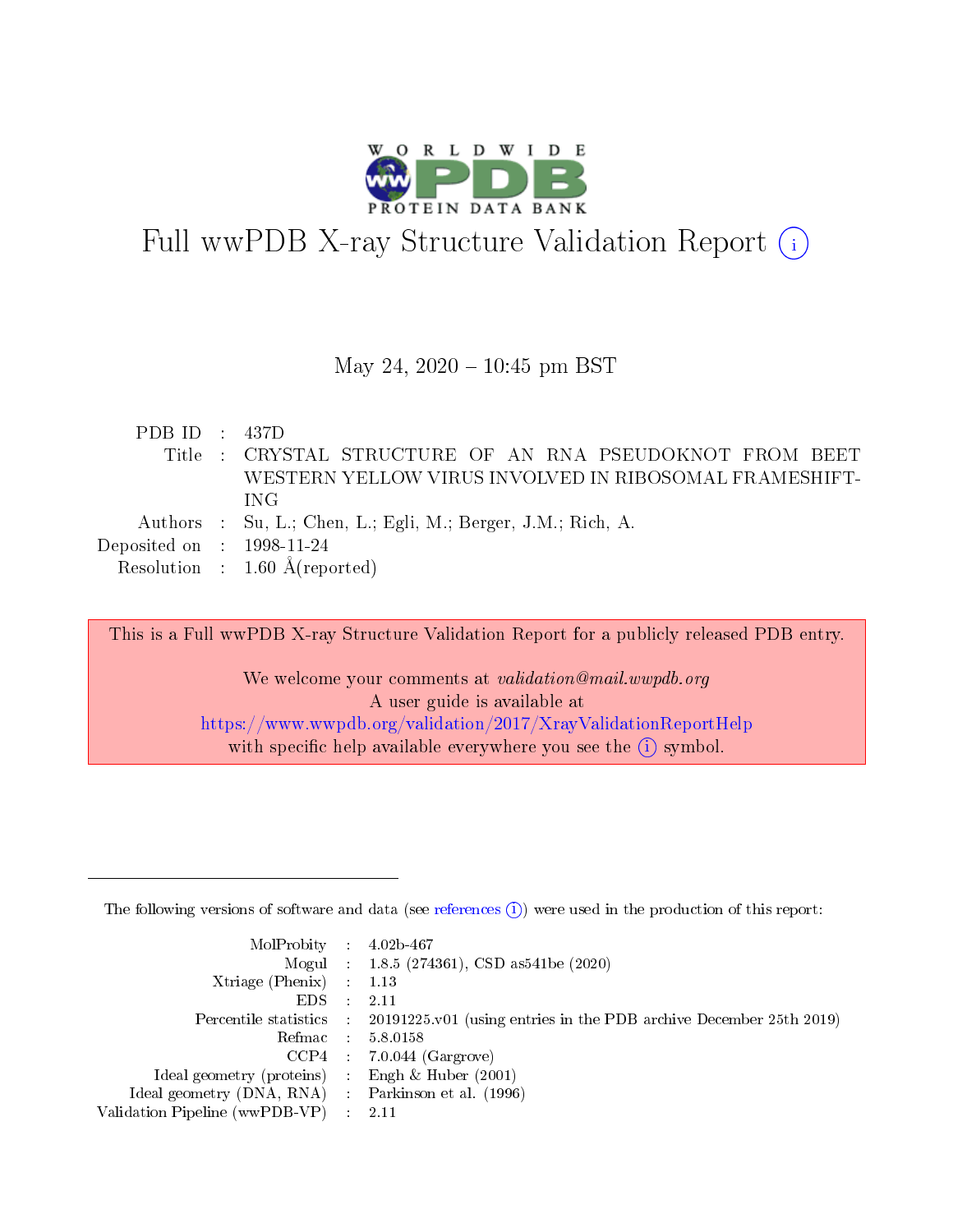# 1 [O](https://www.wwpdb.org/validation/2017/XrayValidationReportHelp#overall_quality)verall quality at a glance  $(i)$

The following experimental techniques were used to determine the structure: X-RAY DIFFRACTION

The reported resolution of this entry is 1.60 Å.

Percentile scores (ranging between 0-100) for global validation metrics of the entry are shown in the following graphic. The table shows the number of entries on which the scores are based.



Percentile relative to X-ray structures of similar resolution

| Metric        | Whole archive | Similar resolution                                                |
|---------------|---------------|-------------------------------------------------------------------|
|               | $(\#Entries)$ | $(\# \text{Entries}, \text{ resolution } \text{range}(\text{A}))$ |
| $R_{free}$    | 130704        | $3398(1.60-1.60)$                                                 |
| Clashscore    | 141614        | $3665(1.60-1.60)$                                                 |
| RSRZ outliers | 127900        | $3321(1.60-1.60)$                                                 |
| RNA backbone  | 3102          | $\overline{1015}$ $(2.36-0.86)$                                   |

The table below summarises the geometric issues observed across the polymeric chains and their fit to the electron density. The red, orange, yellow and green segments on the lower bar indicate the fraction of residues that contain outliers for  $\geq=3$ , 2, 1 and 0 types of geometric quality criteria respectively. A grey segment represents the fraction of residues that are not modelled. The numeric value for each fraction is indicated below the corresponding segment, with a dot representing fractions  $\epsilon = 5\%$  The upper red bar (where present) indicates the fraction of residues that have poor fit to the electron density. The numeric value is given above the bar.

| $\gamma_{\text{min}}$ | Length | Quality of chain |     |  |  |  |  |  |
|-----------------------|--------|------------------|-----|--|--|--|--|--|
|                       | ഹ      |                  |     |  |  |  |  |  |
|                       | 40     | 68%              | 29% |  |  |  |  |  |

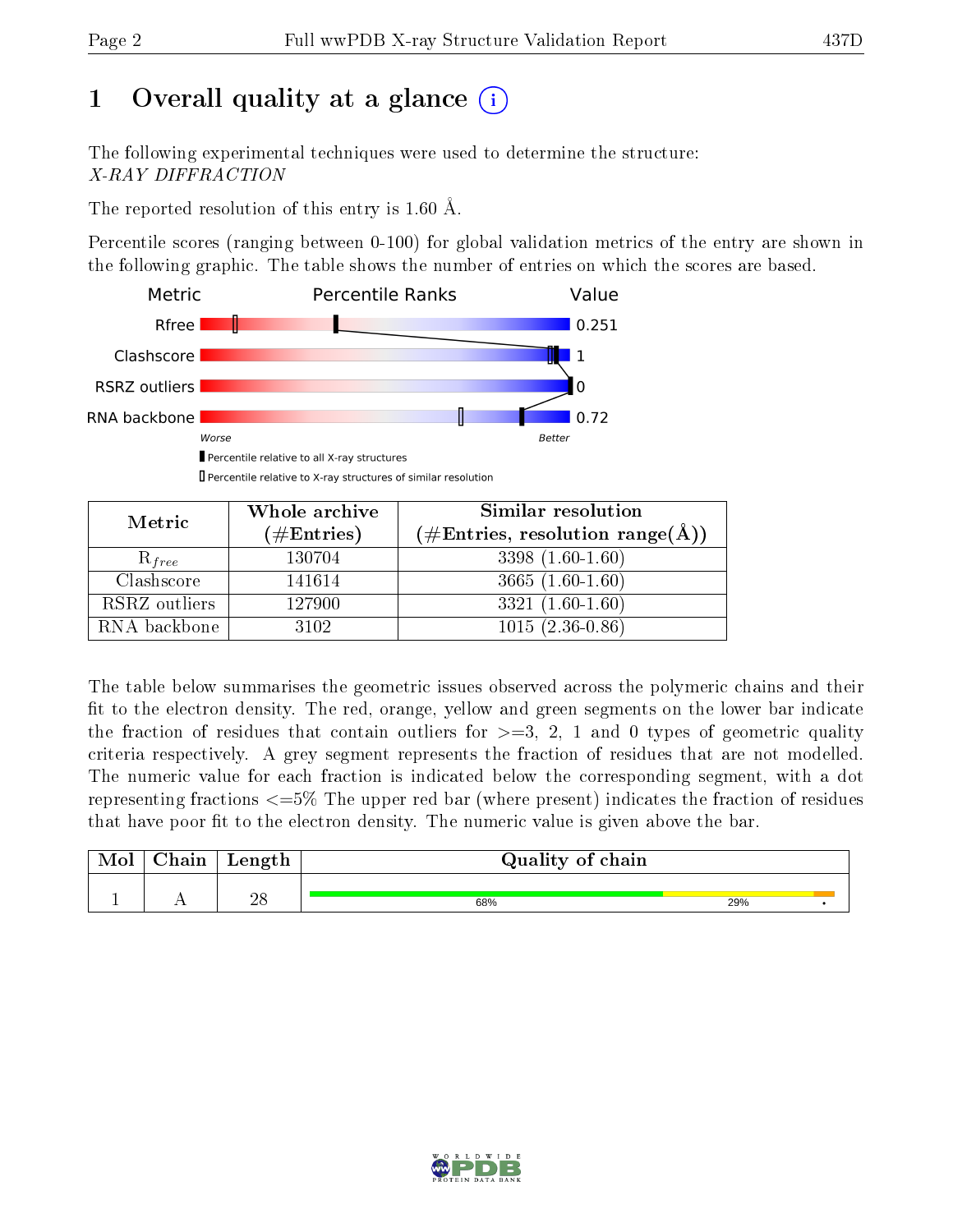# 2 Entry composition (i)

There are 4 unique types of molecules in this entry. The entry contains 766 atoms, of which 0 are hydrogens and 0 are deuteriums.

In the tables below, the ZeroOcc column contains the number of atoms modelled with zero occupancy, the AltConf column contains the number of residues with at least one atom in alternate conformation and the Trace column contains the number of residues modelled with at most 2 atoms.

Molecule 1 is a RNA chain called RNA PSEUDOKNOT.

| Mol | Chain | Residues | $\bm{\mathrm{Atoms}}$ |     |     |     | . ZeroOcc | $\mid$ AltConf $\mid$ Trace |  |  |
|-----|-------|----------|-----------------------|-----|-----|-----|-----------|-----------------------------|--|--|
|     |       | 28       | $\rm Total$           |     |     |     |           |                             |  |  |
|     |       |          | 640                   | 279 | 119 | 210 | 32        |                             |  |  |

• Molecule 2 is MAGNESIUM ION (three-letter code: MG) (formula: Mg).

|  | $\text{Mol}$   Chain   Residues | Atoms | ZeroOcc   AltConf |  |
|--|---------------------------------|-------|-------------------|--|
|  |                                 | Total |                   |  |

Molecule 3 is SODIUM ION (three-letter code: NA) (formula: Na).

|  | $\text{Mol}$   Chain   Residues | Atoms | $^{\shortmid}$ ZeroOcc $\mid$ AltConf $^{\shortmid}$ |  |
|--|---------------------------------|-------|------------------------------------------------------|--|
|  |                                 | Total |                                                      |  |

• Molecule 4 is water.

|  | $\text{Mol}$   Chain   Residues | Atoms                      | ZeroOcc   AltConf |  |
|--|---------------------------------|----------------------------|-------------------|--|
|  | 19 <sub>4</sub>                 | <b>Total</b><br>194<br>194 |                   |  |

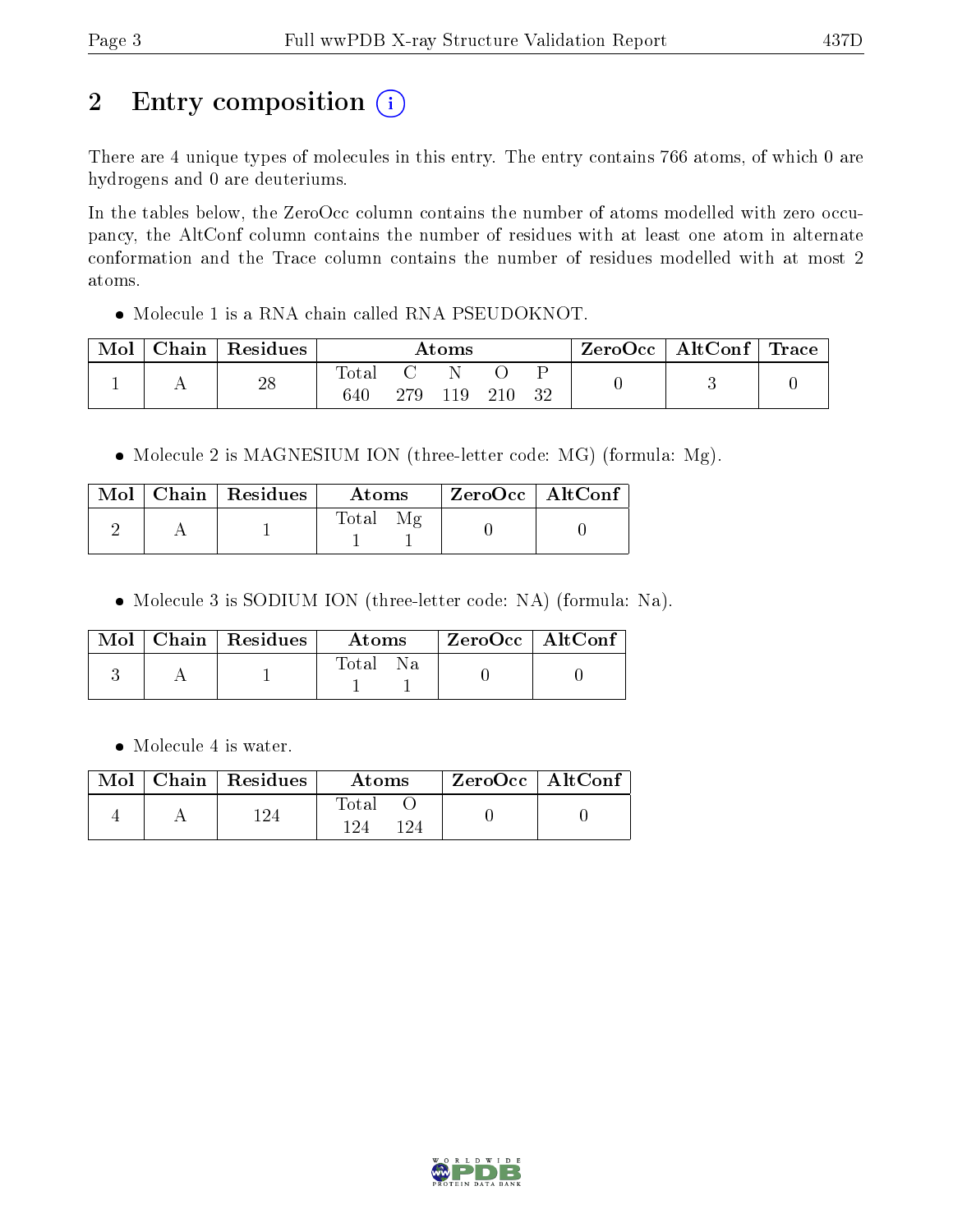# 3 Residue-property plots (i)

These plots are drawn for all protein, RNA and DNA chains in the entry. The first graphic for a chain summarises the proportions of the various outlier classes displayed in the second graphic. The second graphic shows the sequence view annotated by issues in geometry and electron density. Residues are color-coded according to the number of geometric quality criteria for which they contain at least one outlier: green  $= 0$ , yellow  $= 1$ , orange  $= 2$  and red  $= 3$  or more. A red dot above a residue indicates a poor fit to the electron density (RSRZ  $> 2$ ). Stretches of 2 or more consecutive residues without any outlier are shown as a green connector. Residues present in the sample, but not in the model, are shown in grey.

• Molecule 1: RNA PSEUDOKNOT



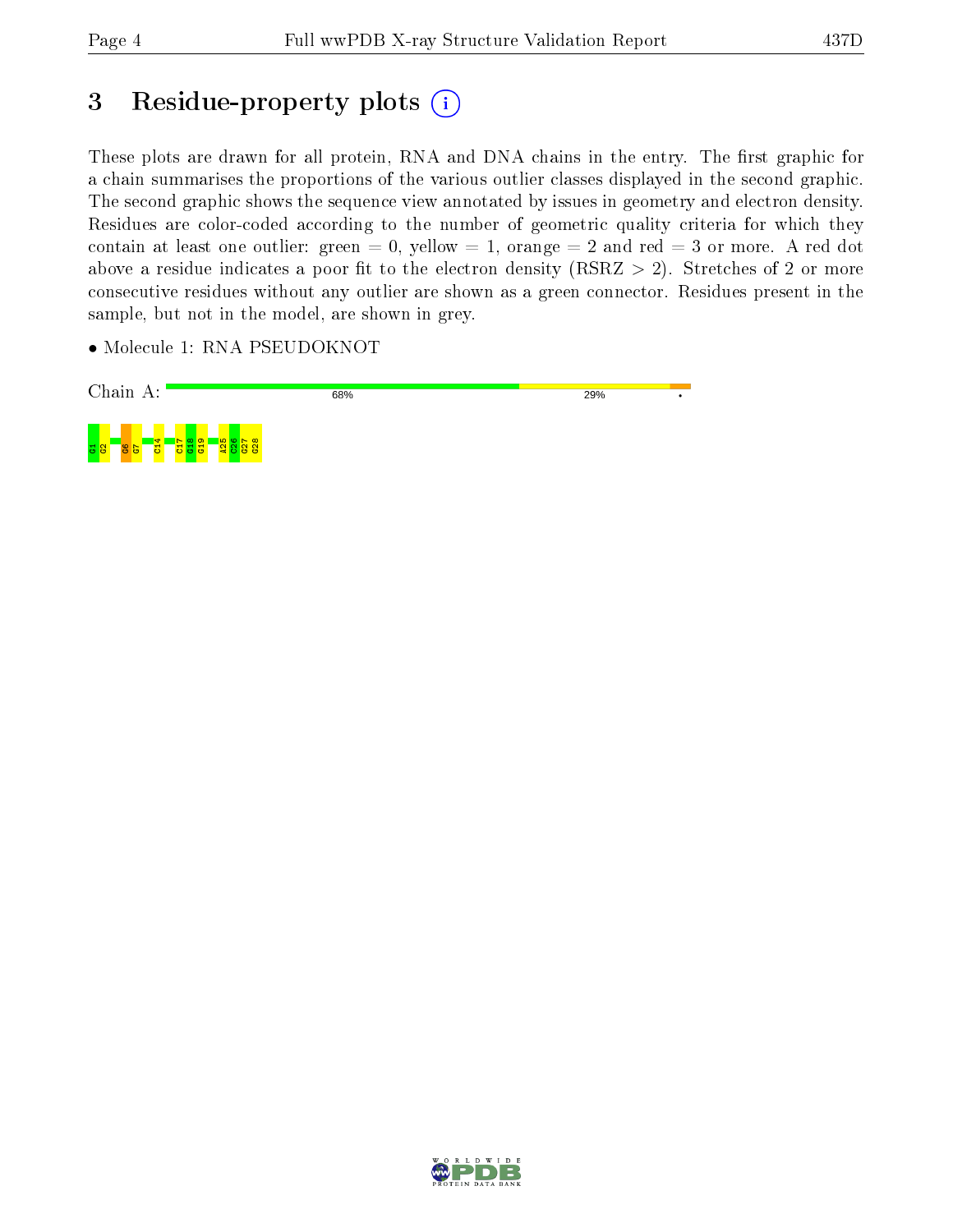# 4 Data and refinement statistics  $(i)$

| Property                                                   | Value                                                        | Source     |
|------------------------------------------------------------|--------------------------------------------------------------|------------|
| Space group                                                | P 32 2 1                                                     | Depositor  |
| Cell constants                                             | $30.08\text{\AA}$<br>$30.08\text{\AA}$<br>$140.08\text{\AA}$ |            |
| a, b, c, $\alpha$ , $\beta$ , $\gamma$                     | $90.00^\circ$<br>$120.00^\circ$<br>$90.00^\circ$             | Depositor  |
| Resolution $(A)$                                           | 8.00<br>$-1.60$                                              | Depositor  |
|                                                            | 26.05<br>$-1.60$                                             | <b>EDS</b> |
| % Data completeness                                        | 85.0 (8.00-1.60)                                             | Depositor  |
| (in resolution range)                                      | $90.1(26.05-1.60)$                                           | <b>EDS</b> |
| $\mathrm{R}_{merge}$                                       | 0.07                                                         | Depositor  |
| $\mathrm{R}_{sym}$                                         | (Not available)                                              | Depositor  |
| $\sqrt{I/\sigma(I)} > 1$                                   | 2.67 (at $1.60\text{\AA})$                                   | Xtriage    |
| Refinement program                                         | $\overline{\text{CNS}}$                                      | Depositor  |
|                                                            | 0.207<br>0.254<br>$\bar{a}$ ,                                | Depositor  |
| $R, R_{free}$                                              | 0.209<br>0.251<br>$\ddot{\phantom{a}}$                       | DCC        |
| $R_{free}$ test set                                        | 979 reflections $(10.38\%)$                                  | wwPDB-VP   |
| Wilson B-factor $(A^2)$                                    | 18.6                                                         | Xtriage    |
| Anisotropy                                                 | 0.420                                                        | Xtriage    |
| Bulk solvent $k_{sol}$ (e/Å <sup>3</sup> ), $B_{sol}(A^2)$ | $0.31$ , 47.1                                                | <b>EDS</b> |
| $\overline{L-test for}$ twinning <sup>2</sup>              | $< L >$ = 0.50, $< L2$ > = 0.33                              | Xtriage    |
| Estimated twinning fraction                                | $0.076$ for $-h,-k,l$                                        | Xtriage    |
| $F_o, F_c$ correlation                                     | 0.96                                                         | <b>EDS</b> |
| Total number of atoms                                      | 766                                                          | wwPDB-VP   |
| Average B, all atoms $(A^2)$                               | $26.0\,$                                                     | wwPDB-VP   |

Xtriage's analysis on translational NCS is as follows: The largest off-origin peak in the Patterson function is  $9.99\%$  of the height of the origin peak. No significant pseudotranslation is detected.

<sup>&</sup>lt;sup>2</sup>Theoretical values of  $\langle |L| \rangle$ ,  $\langle L^2 \rangle$  for acentric reflections are 0.5, 0.333 respectively for untwinned datasets, and 0.375, 0.2 for perfectly twinned datasets.



<span id="page-4-1"></span><span id="page-4-0"></span><sup>1</sup> Intensities estimated from amplitudes.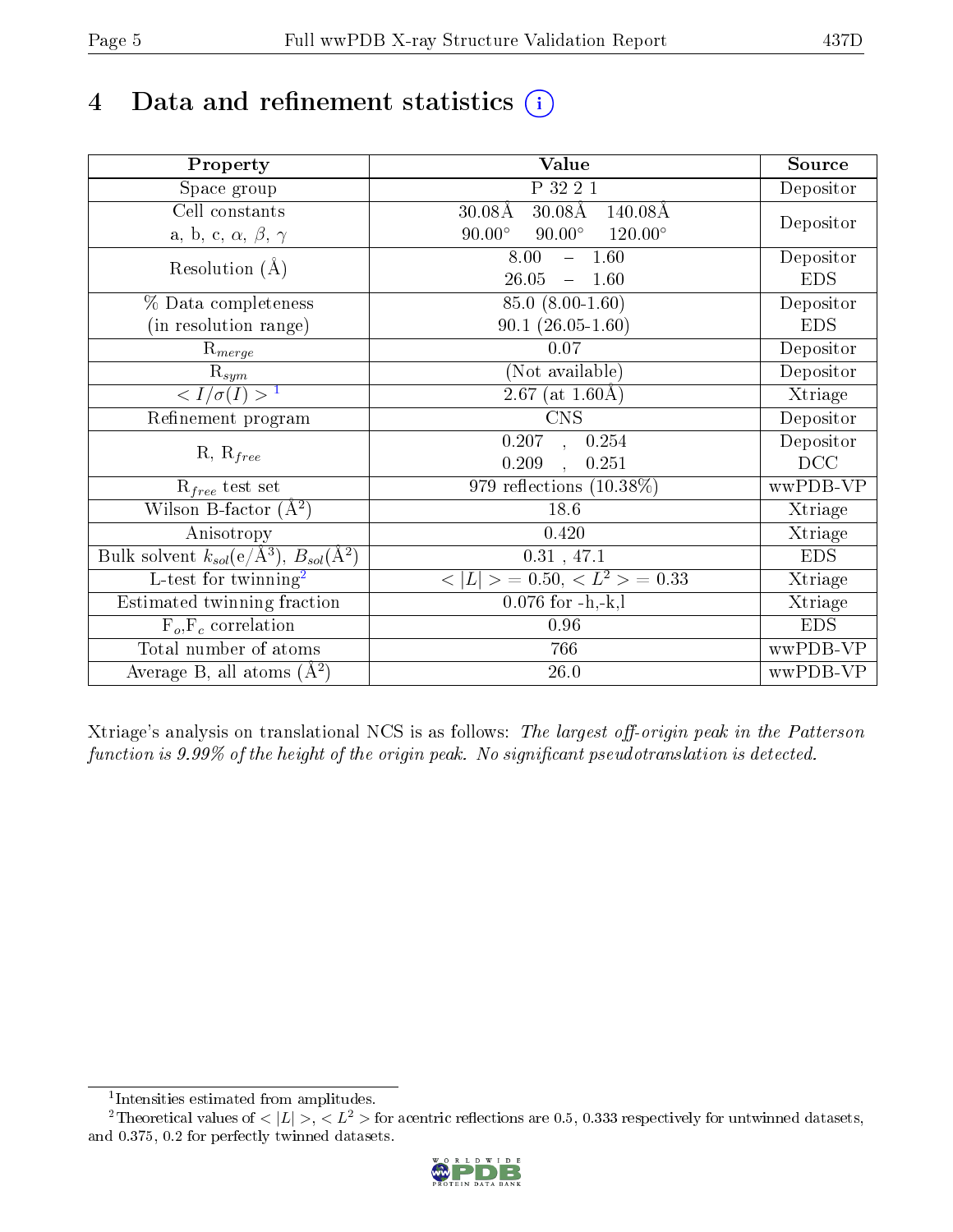# 5 Model quality  $(i)$

# 5.1 Standard geometry  $(i)$

Bond lengths and bond angles in the following residue types are not validated in this section: GTP, NA, MG

The Z score for a bond length (or angle) is the number of standard deviations the observed value is removed from the expected value. A bond length (or angle) with  $|Z| > 5$  is considered an outlier worth inspection. RMSZ is the root-mean-square of all Z scores of the bond lengths (or angles).

| Mol | Chain |            | Bond lengths              | Bond angles |                    |  |
|-----|-------|------------|---------------------------|-------------|--------------------|--|
|     |       | $\rm RMSZ$ | $\# Z  > 5$               | RMSZ        | # $ Z  > 5$        |  |
|     |       |            | $\frac{1}{3}$ /721 (0.4%) | 1.10        | $1/1123$ $(0.1\%)$ |  |

Chiral center outliers are detected by calculating the chiral volume of a chiral center and verifying if the center is modelled as a planar moiety or with the opposite hand.A planarity outlier is detected by checking planarity of atoms in a peptide group, atoms in a mainchain group or atoms of a sidechain that are expected to be planar.

|  | $\mid$ Mol $\mid$ Chain $\mid$ #Chirality outliers $\mid$ #Planarity outliers $\mid$ |
|--|--------------------------------------------------------------------------------------|
|  |                                                                                      |

All (3) bond length outliers are listed below:

| Mol | Chain | $\operatorname{Res}$ | $\mid$ Type $\mid$ Atoms |         | $\Box$ Observed(A) | Ideal(A |
|-----|-------|----------------------|--------------------------|---------|--------------------|---------|
|     |       |                      | C6-O6-                   | $-5.33$ |                    |         |
|     |       | າເ                   | $C2-N2$                  | $-5.09$ |                    |         |
|     |       |                      | C4-N4                    | 5.01    |                    |         |

All (1) bond angle outliers are listed below:

| $^{\shortmid}$ Mol $\shortmid$ | $\vert$ Chain $\vert$ Res $\vert$ Type $\vert$ |  | Atoms                | Observed( $^{\circ}$ )   Ideal( $^{\circ}$ ) |  |
|--------------------------------|------------------------------------------------|--|----------------------|----------------------------------------------|--|
|                                |                                                |  | $O5'$ -P-OP2   -5.26 | LOO 96                                       |  |

There are no chirality outliers.

All (2) planarity outliers are listed below:

| Mol | Chain | Res  | Type | Group     |
|-----|-------|------|------|-----------|
|     |       | l 41 |      | Sidechain |
|     |       |      |      | Sidechain |

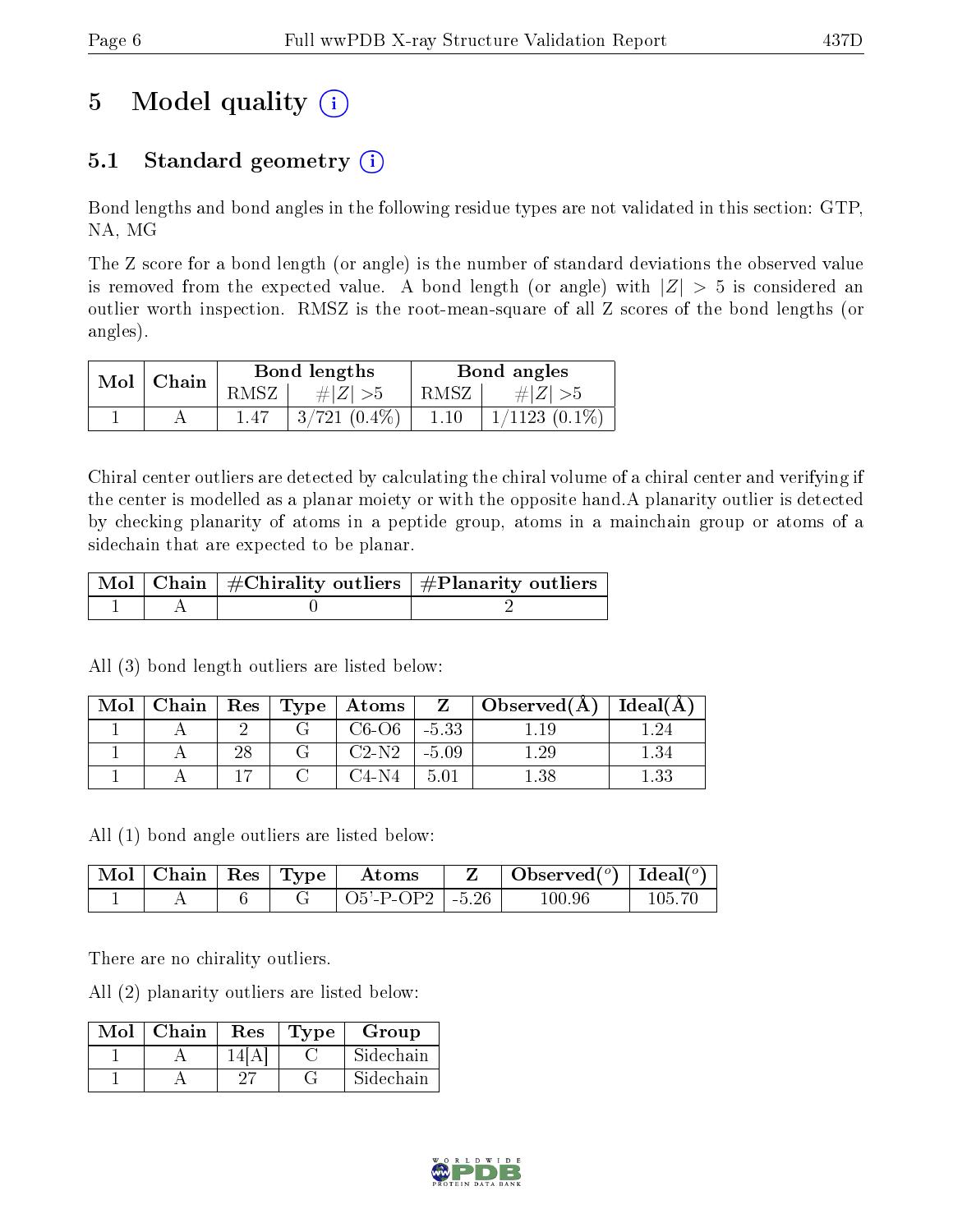### $5.2$  Too-close contacts  $(i)$

In the following table, the Non-H and H(model) columns list the number of non-hydrogen atoms and hydrogen atoms in the chain respectively. The H(added) column lists the number of hydrogen atoms added and optimized by MolProbity. The Clashes column lists the number of clashes within the asymmetric unit, whereas Symm-Clashes lists symmetry related clashes.

|  |  |  | Mol   Chain   Non-H   H(model)   H(added)   Clashes   Symm-Clashes |
|--|--|--|--------------------------------------------------------------------|
|  |  |  |                                                                    |
|  |  |  |                                                                    |
|  |  |  |                                                                    |
|  |  |  |                                                                    |
|  |  |  |                                                                    |

The all-atom clashscore is defined as the number of clashes found per 1000 atoms (including hydrogen atoms). The all-atom clashscore for this structure is 1.

All (1) close contacts within the same asymmetric unit are listed below, sorted by their clash magnitude.

| Atom-1        | Atom-2         | Interatomic<br>distance $(A)$ | Clash<br>overlap $(A)$ |
|---------------|----------------|-------------------------------|------------------------|
| 1: A:6: G:O2' | 1: A: 7: G:H5' |                               |                        |

There are no symmetry-related clashes.

### 5.3 Torsion angles  $(i)$

#### 5.3.1 Protein backbone  $(i)$

There are no protein molecules in this entry.

#### 5.3.2 Protein sidechains (i)

There are no protein molecules in this entry.

#### 5.3.3 RNA (1)

|  |                | Mol   Chain   Analysed   Backbone Outliers   Pucker Outliers |  |
|--|----------------|--------------------------------------------------------------|--|
|  | $23/28$ (82\%) | $2(8\%)$                                                     |  |

All (2) RNA backbone outliers are listed below:

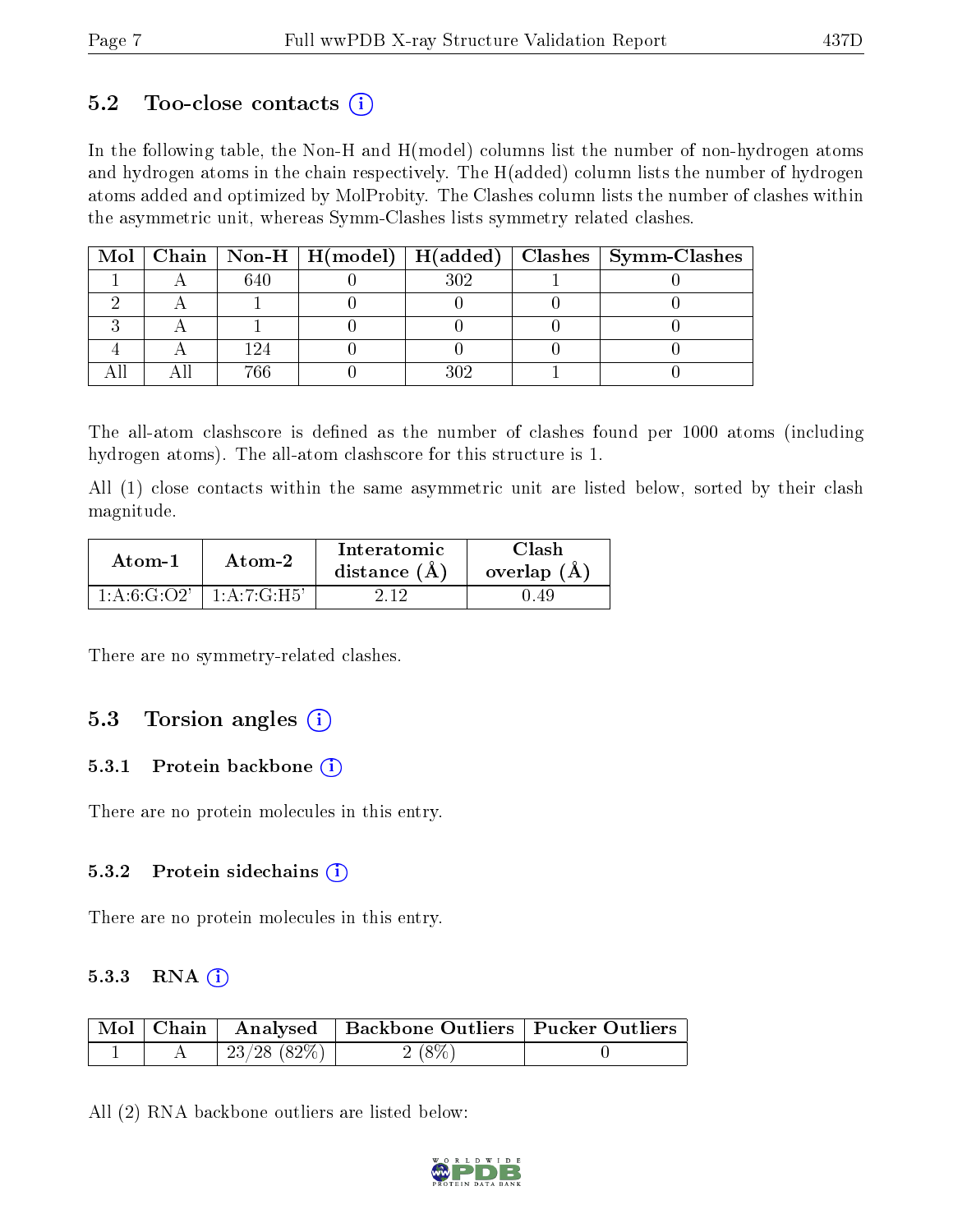| Mol | Chain | Res | L'ype |
|-----|-------|-----|-------|
|     |       |     |       |
|     |       |     |       |

There are no RNA pucker outliers to report.

# 5.4 Non-standard residues in protein, DNA, RNA chains (i)

1 non-standard protein/DNA/RNA residue is modelled in this entry.

In the following table, the Counts columns list the number of bonds (or angles) for which Mogul statistics could be retrieved, the number of bonds (or angles) that are observed in the model and the number of bonds (or angles) that are defined in the Chemical Component Dictionary. The Link column lists molecule types, if any, to which the group is linked. The Z score for a bond length (or angle) is the number of standard deviations the observed value is removed from the expected value. A bond length (or angle) with  $|Z| > 2$  is considered an outlier worth inspection. RMSZ is the root-mean-square of all Z scores of the bond lengths (or angles).

| Mol |             |                             |  | $\mathop{\rm Link}\nolimits$ |            | Bond lengths          |                                                    | Bond angles |                |                |
|-----|-------------|-----------------------------|--|------------------------------|------------|-----------------------|----------------------------------------------------|-------------|----------------|----------------|
|     |             | $\Gamma$ Type   Chain   Res |  | Counts                       |            | $ RMSZ  \#  Z  > 2  $ | $\perp$ Counts $\parallel$ RMSZ $\parallel \#  Z $ |             |                |                |
|     | ${\rm GTP}$ |                             |  |                              | 26, 34, 34 |                       |                                                    | 33,54,54    | $\boxed{2.15}$ | 6 <sup>1</sup> |

In the following table, the Chirals column lists the number of chiral outliers, the number of chiral centers analysed, the number of these observed in the model and the number defined in the Chemical Component Dictionary. Similar counts are reported in the Torsion and Rings columns. '-' means no outliers of that kind were identified.

| Mol |      |  | $\top$ Type   Chain   Res   Link   Chirals | <b>Torsions</b>          | Rings |
|-----|------|--|--------------------------------------------|--------------------------|-------|
|     | CT F |  | $\sim$                                     | $1/18/38/38$   $0/3/3/3$ |       |

All (1) bond length outliers are listed below:

|  |     |                                              | $\vert$ Mol $\vert$ Chain $\vert$ Res $\vert$ Type $\vert$ Atoms $\vert$ Z $\vert$ Observed(A) $\vert$ Ideal(A) |  |
|--|-----|----------------------------------------------|-----------------------------------------------------------------------------------------------------------------|--|
|  | GTP | $\left  \right $ C6-N1 $\left  \right $ 3.66 |                                                                                                                 |  |

All (6) bond angle outliers are listed below:

| Mol | Chain | $\operatorname{Res}% \left( \mathcal{N}\right) \equiv\operatorname{Res}(\mathcal{N}_{0})\cap\mathcal{N}_{1}$ | Type       | Atoms          |         | Observed $(^\circ)$ | $Ideal(^o)$ |
|-----|-------|--------------------------------------------------------------------------------------------------------------|------------|----------------|---------|---------------------|-------------|
|     |       |                                                                                                              | <b>GTP</b> | $C5-C6-N1$     | $-8.40$ | 111.94              | 123.43      |
|     |       |                                                                                                              | <b>GTP</b> | $C6-N1-C2$     | 5.97    | 125.41              | 115.93      |
|     |       |                                                                                                              | <b>GTP</b> | $C6-C5-C4$     | $-2.85$ | 118.08              | 120.80      |
|     |       |                                                                                                              | <b>GTP</b> | $N3$ -C2- $N1$ | $-2.68$ | 123.65              | 127.22      |
|     |       |                                                                                                              | GTP        | $C2-N3-C4$     | $-2.59$ | 112.40              | 115.36      |

Continued on next page...

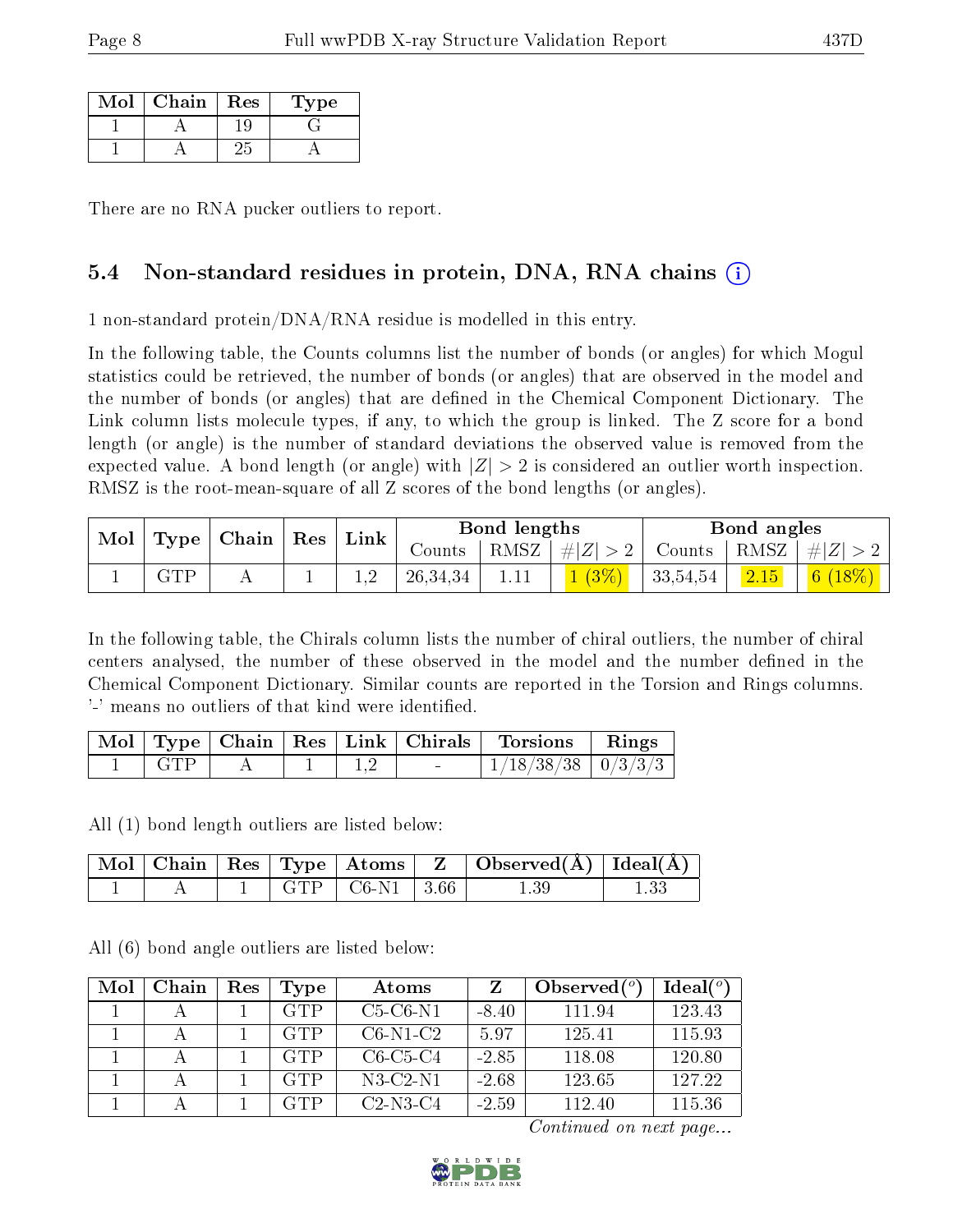Continued from previous page...

| Mol | Chain | $\vert$ Res $\vert$ Type | $\rm{Atoms}$                    | Observed <sup>(<math>\circ</math>)</sup> [deal( $\circ$ ) |        |
|-----|-------|--------------------------|---------------------------------|-----------------------------------------------------------|--------|
|     |       | <b>GTP</b>               | $\vert$ O2G-PG-O3B $\vert$ 2.32 | LEZ 41                                                    | 104.64 |

There are no chirality outliers.

All (1) torsion outliers are listed below:

| $\sqrt{\text{Mol}}$   Chain   Res   Type <sup>+</sup> |  | Atoms                |
|-------------------------------------------------------|--|----------------------|
|                                                       |  | $\pm$ C5'-O5'-PA-O1A |

There are no ring outliers.

No monomer is involved in short contacts.

### 5.5 Carbohydrates  $(i)$

There are no carbohydrates in this entry.

## 5.6 Ligand geometry (i)

Of 2 ligands modelled in this entry, 2 are monoatomic - leaving 0 for Mogul analysis.

There are no bond length outliers.

There are no bond angle outliers.

There are no chirality outliers.

There are no torsion outliers.

There are no ring outliers.

No monomer is involved in short contacts.

### 5.7 [O](https://www.wwpdb.org/validation/2017/XrayValidationReportHelp#nonstandard_residues_and_ligands)ther polymers  $(i)$

There are no such residues in this entry.

### 5.8 Polymer linkage issues (i)

There are no chain breaks in this entry.

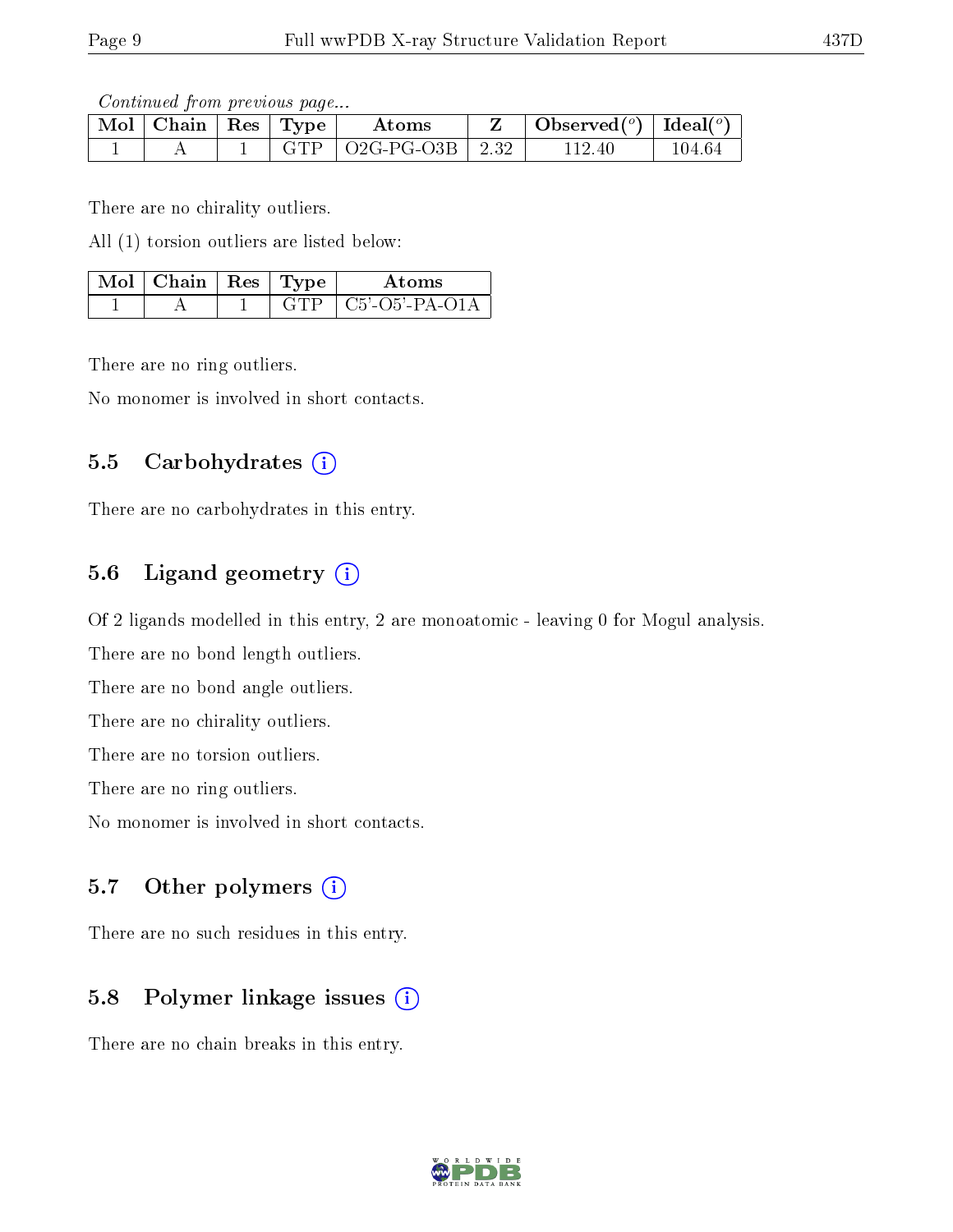# 6 Fit of model and data  $\left( \cdot \right)$

# 6.1 Protein, DNA and RNA chains (i)

In the following table, the column labelled  $#RSRZ> 2'$  contains the number (and percentage) of RSRZ outliers, followed by percent RSRZ outliers for the chain as percentile scores relative to all X-ray entries and entries of similar resolution. The OWAB column contains the minimum, median,  $95<sup>th</sup>$  percentile and maximum values of the occupancy-weighted average B-factor per residue. The column labelled  $Q < 0.9$  lists the number of (and percentage) of residues with an average occupancy less than 0.9.

|  |                                 |  | $\mid$ Mol $\mid$ Chain $\mid$ Analysed $\mid$ <rsrz> <math>\mid</math> #RSRZ&gt;2 <math>\mid</math> OWAB(Å<sup>2</sup>) <math>\mid</math> Q&lt;0.9 <math>\mid</math></rsrz> |  |                                                                                                 |  |
|--|---------------------------------|--|------------------------------------------------------------------------------------------------------------------------------------------------------------------------------|--|-------------------------------------------------------------------------------------------------|--|
|  | $\mid$ 27/28 (96%) $\mid$ -0.44 |  |                                                                                                                                                                              |  | $\begin{array}{ c c c c c c c c c } \hline 0 & 100 & 100 & 20, 22, 31, 38 \\\hline \end{array}$ |  |

There are no RSRZ outliers to report.

## 6.2 Non-standard residues in protein, DNA, RNA chains  $(i)$

In the following table, the Atoms column lists the number of modelled atoms in the group and the number defined in the chemical component dictionary. The B-factors column lists the minimum, median,  $95<sup>th</sup>$  percentile and maximum values of B factors of atoms in the group. The column labelled  $Q< 0.9$  lists the number of atoms with occupancy less than 0.9.

|       |  |       |                                                                      | Mol   Type   Chain   Res   Atoms   RSCC   RSR   B-factors(A <sup>2</sup> )   Q<0.9 |  |
|-------|--|-------|----------------------------------------------------------------------|------------------------------------------------------------------------------------|--|
| l GTP |  | 32/32 | $\begin{array}{ c c c c c } \hline 0.82 & 0.16 \ \hline \end{array}$ | 15,29,49,49                                                                        |  |

### 6.3 Carbohydrates (i)

There are no carbohydrates in this entry.

## $6.4$  Ligands  $(i)$

In the following table, the Atoms column lists the number of modelled atoms in the group and the number defined in the chemical component dictionary. The B-factors column lists the minimum, median,  $95<sup>th</sup>$  percentile and maximum values of B factors of atoms in the group. The column labelled  $Q< 0.9$  lists the number of atoms with occupancy less than 0.9.

| Mol | 'vne | Chain | Res     | Atoms | $_{\rm RSCC}$ | RSR  | $\mid$ B-factors( $A^2$ ) | Q <sub>0.9</sub> |
|-----|------|-------|---------|-------|---------------|------|---------------------------|------------------|
|     |      |       | $100\,$ |       | ${0.86}$      | 0.09 | 35, 35, 35, 35            |                  |
|     |      |       | 101     |       | 9.8           | 0.09 | ാവാവാവാ                   |                  |